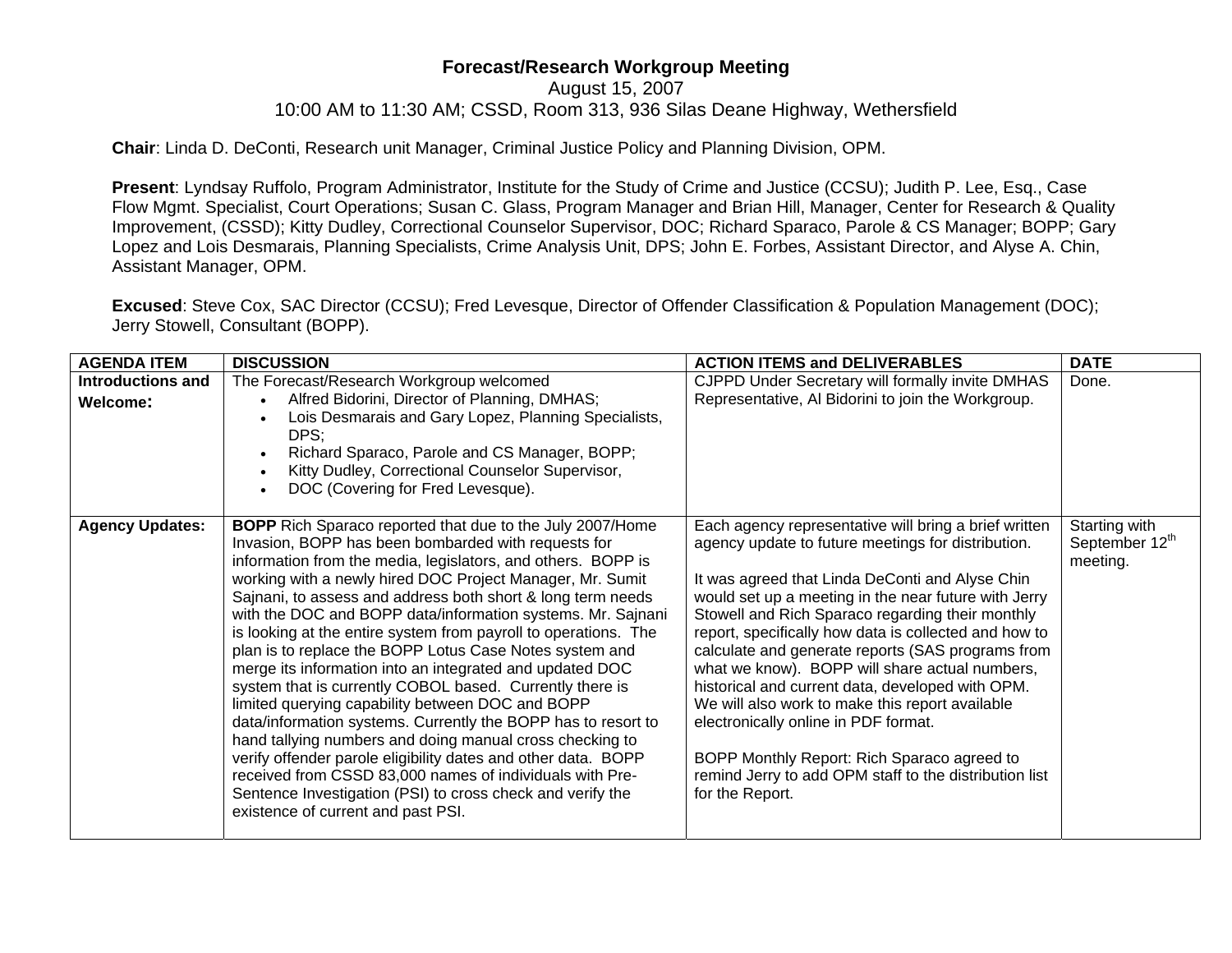| <b>AGENDA ITEM</b>                    | <b>DISCUSSION</b>                                                                                                                                                                                                                                                                                                                                                                                                                                                                                                                                                                                                                                                                                                                                                                                                                                                                                                                                                                                                                                                                                                                            | <b>ACTION ITEMS and DELIVERABLES</b>                                                                                                                                                                                       | <b>DATE</b>             |
|---------------------------------------|----------------------------------------------------------------------------------------------------------------------------------------------------------------------------------------------------------------------------------------------------------------------------------------------------------------------------------------------------------------------------------------------------------------------------------------------------------------------------------------------------------------------------------------------------------------------------------------------------------------------------------------------------------------------------------------------------------------------------------------------------------------------------------------------------------------------------------------------------------------------------------------------------------------------------------------------------------------------------------------------------------------------------------------------------------------------------------------------------------------------------------------------|----------------------------------------------------------------------------------------------------------------------------------------------------------------------------------------------------------------------------|-------------------------|
| <b>Agency Updates</b><br>(continued): | CSSD: Regarding recidivism data analysis, Susan Glass &<br>Brian Hill reported that getting data from their old docket-based<br>Criminal Record/Motor Vehicle System (CRMVS) has been<br>challenging. They need one unique identifier per client. The<br>Connecticut Criminal Justice Information System/ Offender<br>Based Tracking System (CJIS/OBTS) pulls in data by the State<br>Police Bureau of Identification (SPBI) number, but if client uses<br>an alias, brother or sister's name, or even if different spelling is<br>used, the records cannot be reconciled, and it will appear as if<br>records are for different individuals and not part of the same<br>client's record. CSSD has made progress in getting a high<br>percentage of matches to the State Police database.<br>The evaluation component of each of the Adult Probation<br>special project has formally begun. CCSU will be evaluating the<br>(1) Mental Health Caseloads, (2) Probation Transition Program<br>(PTP)/Technical Violation Unit (TVU) expansion, (3) Intensive<br>Pretrial Supervision Track and (4) New Pilot Project for Youthful<br>Offenders. | Each agency will share any data, progress reports<br>or final reports that are produces with the rest of the<br>workgroup so that we can all be on the same page.                                                          | Ongoing.                |
|                                       | <b>CCSU:</b> Lyndsay Ruffolo reported that the Department of<br>Criminology and Criminal justice recently hired Dr. Stephen<br>Costanza who is trained in crime mapping. Dr. Costanza will be<br>creating maps for the final New Britain Weed and Seed report. It<br>has been difficult to get physical addresses needed for the study<br>but they are making progress. The report will be done by the<br>end of September.<br>Dr. Cox plans to share his methods for upcoming recidivism                                                                                                                                                                                                                                                                                                                                                                                                                                                                                                                                                                                                                                                    | Each agency will share any data, progress reports<br>or final reports that are produces with the rest of the<br>workgroup so that we can all be on the same page.<br>Linda DeConti will ask Dr. Cox to share this with the | Ongoing.<br>Update next |
|                                       | study with OPM.<br>Lyndsay also reported that she has been fielding a lot of<br>questions from the media, especially the Hartford Courant about<br>the Recidivism and Population Projection Reports. The media<br>inquired because a small discrepancy between the SAC reports<br>and what is presented on the DOC website (it was matter of two<br>clients).                                                                                                                                                                                                                                                                                                                                                                                                                                                                                                                                                                                                                                                                                                                                                                                | entire workgroup, since there is keen interest in this<br>from several agencies.<br>OPM also asked that CCSU share any emails by<br>cc: and inform us of any further media inquiries.                                      | meeting.                |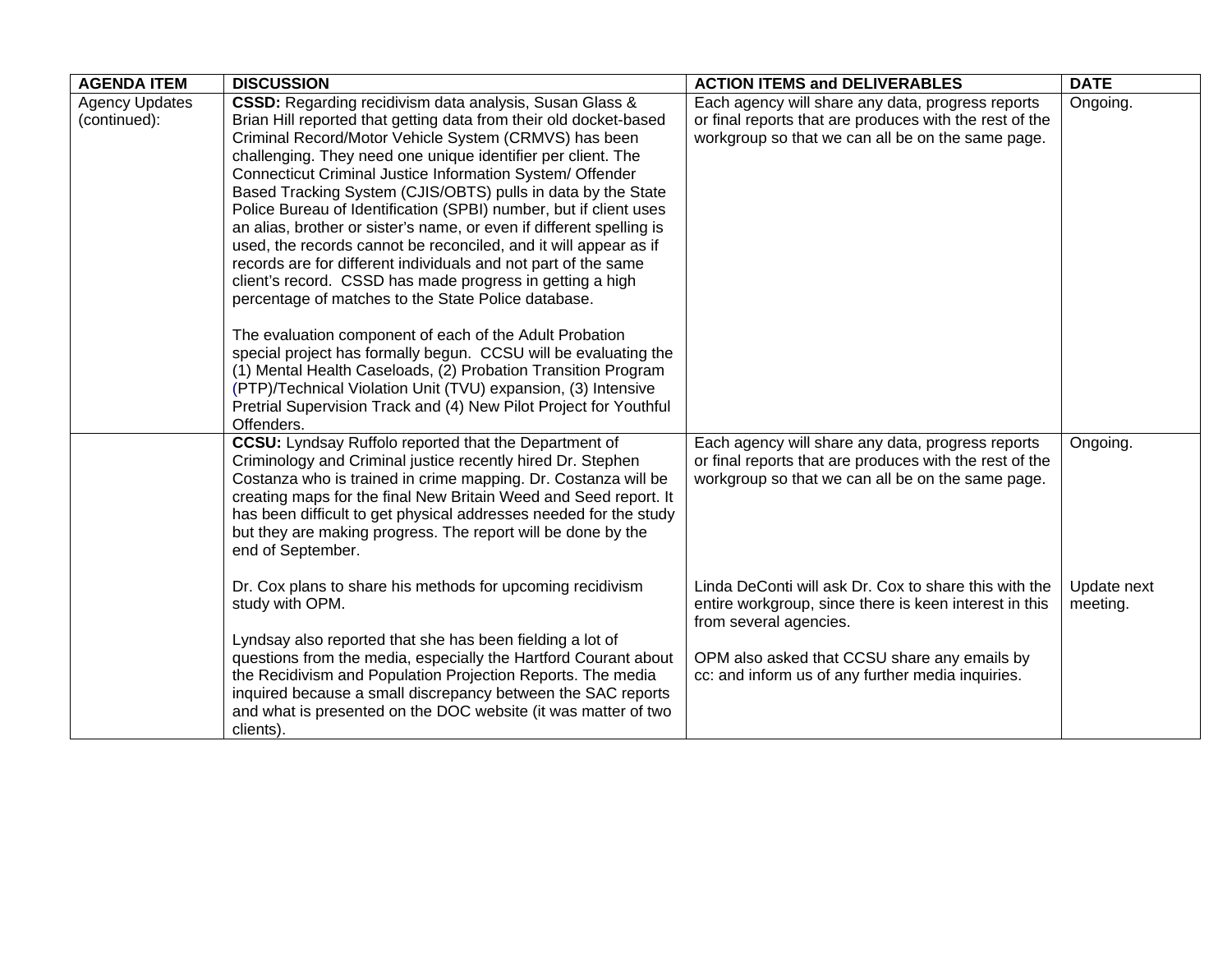| <b>AGENDA ITEM</b>    | <b>DISCUSSION</b>                                                                    | <b>ACTION ITEMS and DELIVERABLES</b>                    | <b>DATE</b>      |
|-----------------------|--------------------------------------------------------------------------------------|---------------------------------------------------------|------------------|
| <b>Agency Updates</b> | <b>DMHAS:</b> Al Bidorini reported on DMHAS facilitated interagency                  | Al Bidorini offered to share more information about     | By next meeting. |
| (continued)           | data sharing projects including the biennial legislative report that                 | the Probabilistic Population Estimation" (PPE),         |                  |
|                       | evaluates trends, access and effectiveness of substance abuse                        | including information about the methodology that is     |                  |
|                       | treatment using a patented methodology called "Probabilistic                         | used.                                                   |                  |
|                       | Population Estimation" (PPE). Also used is direct linking of                         |                                                         |                  |
|                       | individual records across several data sets through matching                         |                                                         |                  |
|                       | techniques. Results of a 2006 recidivism study showed that                           |                                                         |                  |
|                       | those inmates released to Halfway House or Transitional                              |                                                         |                  |
|                       | Supervision and received treatment were less likely to be re-                        |                                                         |                  |
|                       | arrested/re-incarcerated. Part of the better outcome was                             |                                                         |                  |
|                       | attributed to better recovery supports and community                                 |                                                         |                  |
|                       | integration. Also the same study supported an earlier PPE                            |                                                         |                  |
|                       | finding that a disparity exists in treatment access with                             |                                                         |                  |
|                       | proportionately fewer African Americans receiving treatment                          |                                                         |                  |
|                       | than other DOC releasees. Further exploration of this disparity is                   |                                                         |                  |
|                       | needed. He also reported that he will be working with Linda                          |                                                         |                  |
|                       | Frisman, Director of Research at DMHAS, on a study about the                         |                                                         |                  |
|                       | cost effectiveness mental health treatment for those in the                          |                                                         |                  |
|                       | criminal justice system.                                                             |                                                         |                  |
|                       | DMHAS is interested in methodology used for Recidivism.                              |                                                         |                  |
|                       | <b>DOC:</b> Kitty Dudley reported that the Project Manager that was                  | Each agency will share any data, progress reports       | On-going.        |
|                       | hired (Mr. Sajnani) has been developing a 3 tier plan to address                     | or final reports that are produces with the rest of the |                  |
|                       | DOC/BOPP needs. A project team is being developed to see                             | workgroup so that we can all be on the same page.       |                  |
|                       | the project through to goal accomplishment.                                          |                                                         |                  |
|                       | Business processes/functions have been identified and                                |                                                         |                  |
|                       | meetings have been set up with individual units to outline their<br>processes/needs. |                                                         |                  |
|                       |                                                                                      |                                                         |                  |
|                       | It was also reported that the prison population count is rapidly                     |                                                         |                  |
|                       | increasing in part due to the Cheshire home invasion, also in                        |                                                         |                  |
|                       | part due to an increase in the un-sentenced population and is                        |                                                         |                  |
|                       | now hovering around 19,000 inmates, with alternative housing                         |                                                         |                  |
|                       | being utilized. The population count is expected to keep going                       |                                                         |                  |
|                       | up.                                                                                  |                                                         |                  |
|                       | Court Operations: Judy Lee reported that they too have been                          | Each agency will share any data, progress reports       | On-going.        |
|                       | responding to requests in the aftermath of the Cheshire home                         | or final reports that are produces with the rest of the |                  |
|                       | invasion e.g. Court Operations staff is currently in the process of                  | workgroup so that we can all be on the same page.       |                  |
|                       | reviewing policies regarding pre-sentence investigation                              |                                                         |                  |
|                       | reports.                                                                             |                                                         |                  |
|                       | Court Operations has completed Phase 2 of the web access                             |                                                         |                  |
|                       | project. All pending court cases are available on their web                          |                                                         |                  |
|                       | site. Disclosable conviction information will complete the                           |                                                         |                  |
|                       | project which is expected to be finished by February 2008.                           |                                                         |                  |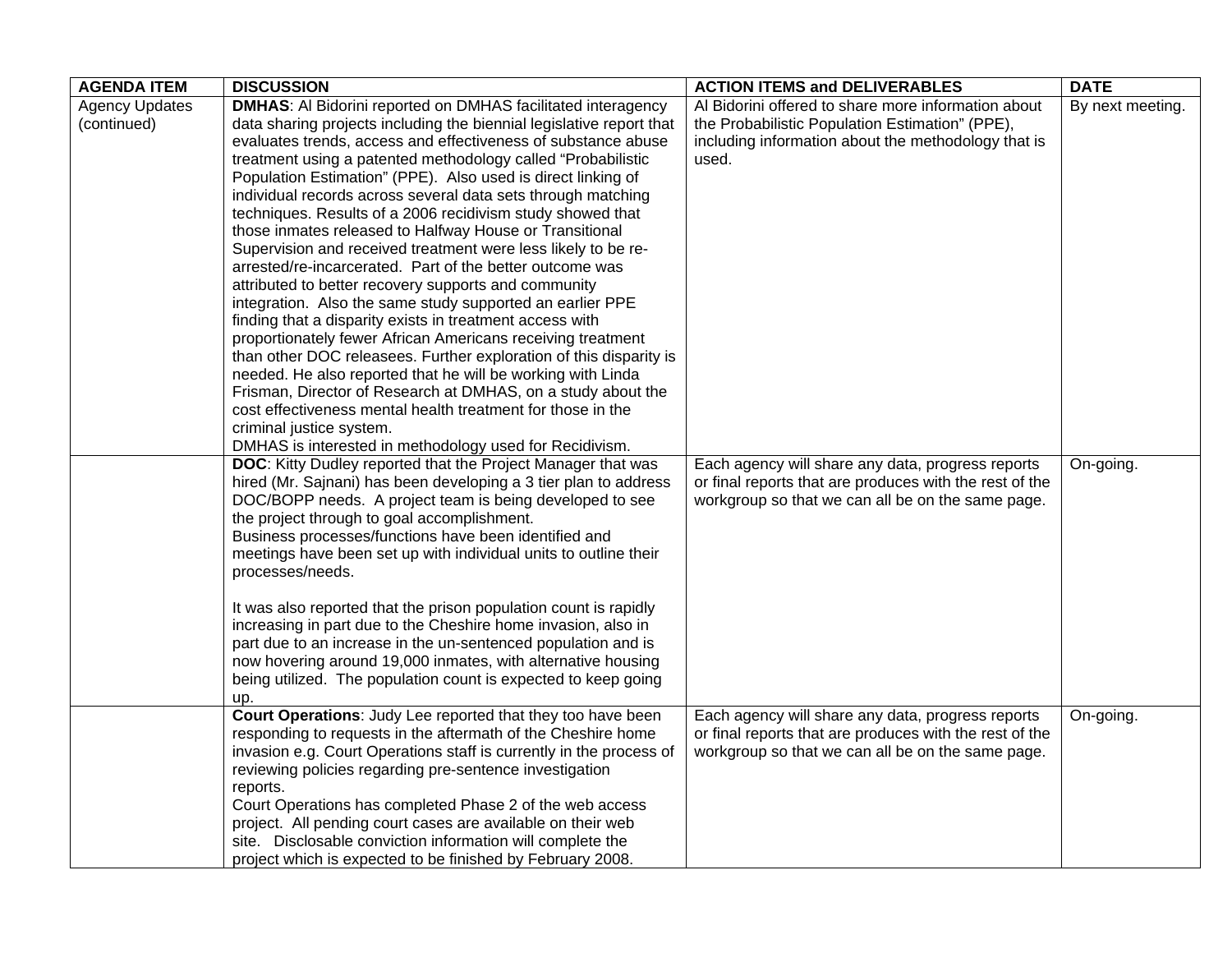| <b>AGENDA ITEM</b>    | <b>DISCUSSION</b>                                                                                                                | <b>ACTION ITEMS and DELIVERABLES</b>                    | <b>DATE</b> |
|-----------------------|----------------------------------------------------------------------------------------------------------------------------------|---------------------------------------------------------|-------------|
| <b>Agency Updates</b> | DPS: Lois Desmarais was hired to be Gary Lopez's                                                                                 | The CJPPD Under Secretary has a good working            | Update next |
| (continued)           | replacement. DPS hopes to refill a recent vacancy for a                                                                          | relationship with Police Departments. CJPPD staff       | meeting.    |
|                       | Research Analyst position in the Crimes Analysis Unit.                                                                           | to request some help with this issue.                   |             |
|                       |                                                                                                                                  |                                                         |             |
|                       | Gary Lopez reported that most outstanding reports have now                                                                       | Each agency will share any data, progress reports       | Ongoing.    |
|                       | been done. Thanks to a grant from OPM, the 2005 Family                                                                           | or final reports that are produces with the rest of the |             |
|                       | Violence Report has been published and is available on the                                                                       | workgroup so that we can all be on the same page.       |             |
|                       | DPS website under Crime Reports. The 2006 Family Violence                                                                        |                                                         |             |
|                       | Report is currently being reviewed.                                                                                              |                                                         |             |
|                       |                                                                                                                                  |                                                         |             |
|                       | Both the 2005 and 2006 Hate Crime Reports are currently being                                                                    |                                                         |             |
|                       | reviewed and will be published soon.                                                                                             |                                                         |             |
|                       | The latest version of the annual "Crime in Connecticut" report                                                                   |                                                         |             |
|                       | that is available on the DPS website is 2004. The latest New                                                                     |                                                         |             |
|                       | Haven data received by DPS are for November of 2005; New                                                                         |                                                         |             |
|                       | Haven is down to one person for data quality review and is                                                                       |                                                         |             |
|                       | therefore behind in their data entry. Since New Haven                                                                            |                                                         |             |
|                       | represents about 9% of the crimes in Connecticut, DPS has not                                                                    |                                                         |             |
|                       | completed the 2005 or 2006 statewide reports. Once the                                                                           |                                                         |             |
|                       | December, 2005 New Haven data are reported to DPS, the                                                                           |                                                         |             |
|                       | annual 2005 report will be generated. DPS is currently                                                                           |                                                         |             |
|                       | developing possible strategies for the handling of the 2006                                                                      |                                                         |             |
|                       | statewide report.                                                                                                                |                                                         |             |
|                       |                                                                                                                                  |                                                         |             |
|                       | In the meantime, New Haven is able to provide information in                                                                     |                                                         |             |
|                       | response to public requests for crime data using computer-aided                                                                  |                                                         |             |
|                       | dispatch (CAD) data. However, the nature of the dispatch calls                                                                   |                                                         |             |
|                       | sometimes changes after officers arrive on the scene of the                                                                      |                                                         |             |
|                       | incident, thereby making it impossible to compare CAD data with                                                                  |                                                         |             |
|                       | the incident data reported to DPS. DPS is able to provide                                                                        |                                                         |             |
|                       | individual police departments with their own crime reports. New                                                                  |                                                         |             |
|                       | Haven has not recently been represented in the FBI federal<br>report "Crime in the US" nor in the preliminary FBI report for the |                                                         |             |
|                       | 300 cities in the US with population over 100,000.                                                                               |                                                         |             |
|                       |                                                                                                                                  |                                                         |             |
|                       | Gary Lopez expressed interest in the Recidivism Study, and                                                                       |                                                         |             |
|                       | particularly in the methodology used.                                                                                            |                                                         |             |
|                       | OPM: Linda DeConti reported that there have been information                                                                     | Each agency will share any data, progress reports       | On-going.   |
|                       | requests to CJPPD as well and she distributed Information                                                                        | or final reports that are produces with the rest of the |             |
|                       | sheets that have been produced on "Violent Crime" dated                                                                          | workgroup so that we can all be on the same page.       |             |
|                       | August 8th and "Parole & Incarceration Rates" dated August 3rd.                                                                  |                                                         |             |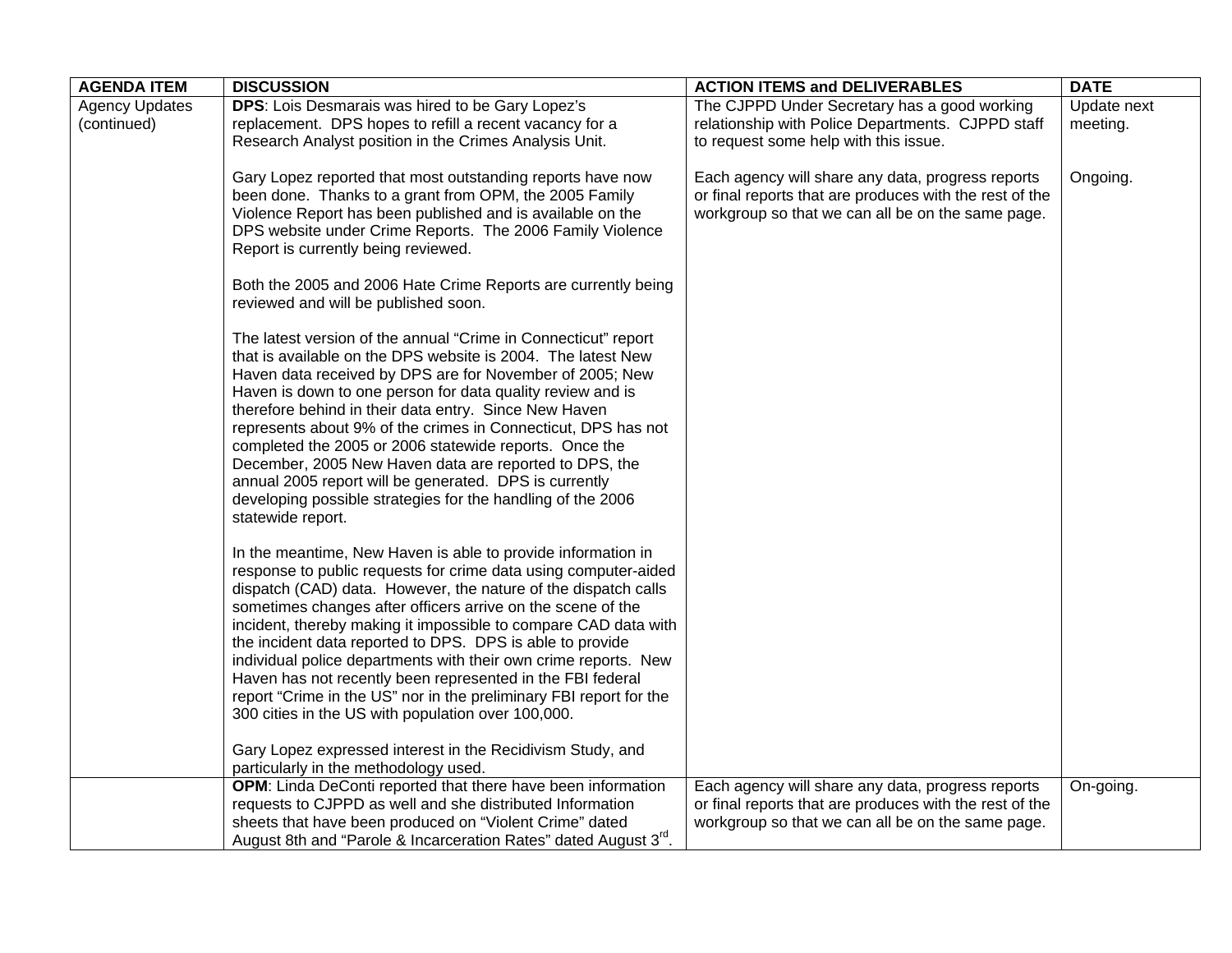| The August Monthly Correctional Population Report's New<br><b>OPM Monthly</b>                                                                                                                                                                                                                                                                                                                                                                                                                                                                                                                                                   | Things needed to complete the Monthly Report by                                                         |                                |
|---------------------------------------------------------------------------------------------------------------------------------------------------------------------------------------------------------------------------------------------------------------------------------------------------------------------------------------------------------------------------------------------------------------------------------------------------------------------------------------------------------------------------------------------------------------------------------------------------------------------------------|---------------------------------------------------------------------------------------------------------|--------------------------------|
|                                                                                                                                                                                                                                                                                                                                                                                                                                                                                                                                                                                                                                 |                                                                                                         | All deliverables               |
| Format was reviewed, including the addition of the Warrant<br><b>Correctional</b>                                                                                                                                                                                                                                                                                                                                                                                                                                                                                                                                               | Friday:                                                                                                 | received.                      |
| <b>Population</b><br>Metric Chart and Table submitted by Susan Glass. We talked                                                                                                                                                                                                                                                                                                                                                                                                                                                                                                                                                 | Kitty Dudley agreed to submit the counting rule<br>$\bullet$                                            |                                |
| <b>Indicators Report:</b><br>about deliverables and each agency reviewing their respective                                                                                                                                                                                                                                                                                                                                                                                                                                                                                                                                      | for Table 1C and information on Transitional                                                            |                                |
| content in the report.                                                                                                                                                                                                                                                                                                                                                                                                                                                                                                                                                                                                          | Placement for chart on Types of Community                                                               |                                |
| Gary Lopez complemented the inclusion of Appendix II with the                                                                                                                                                                                                                                                                                                                                                                                                                                                                                                                                                                   | Supervision in CT.                                                                                      |                                |
| Glossary and Data Counting Rules.                                                                                                                                                                                                                                                                                                                                                                                                                                                                                                                                                                                               | Rich Sparaco agreed to submit information on<br>$\bullet$                                               |                                |
| Linda DeConti reported that a shorter version of the Monthly                                                                                                                                                                                                                                                                                                                                                                                                                                                                                                                                                                    | Special & Transfer Parole for the same chart.                                                           |                                |
| Report is being developed.                                                                                                                                                                                                                                                                                                                                                                                                                                                                                                                                                                                                      | Susan Glass agreed to submit information to                                                             |                                |
| Rich Sparaco suggested that for the next version of the Monthly                                                                                                                                                                                                                                                                                                                                                                                                                                                                                                                                                                 | make Chart 4C and Table 4C and as accurate                                                              |                                |
| Indicators Report, we need to be specific in presenting Parole                                                                                                                                                                                                                                                                                                                                                                                                                                                                                                                                                                  | as possible, and a brief write up for the                                                               |                                |
| Granting Rates as it can be misleading if looking at only one part                                                                                                                                                                                                                                                                                                                                                                                                                                                                                                                                                              | corresponding counting rules.                                                                           |                                |
| of the report. He suggested that information from the Monthly                                                                                                                                                                                                                                                                                                                                                                                                                                                                                                                                                                   |                                                                                                         |                                |
| Report put out by Jerry Stowell could be inserted, e.g. percent of                                                                                                                                                                                                                                                                                                                                                                                                                                                                                                                                                              | The Monthly Report will be posted on our web site                                                       | <b>August Monthly</b>          |
| sentenced served upon parole; would also need movement                                                                                                                                                                                                                                                                                                                                                                                                                                                                                                                                                                          | by close of business of Friday August 17 <sup>th</sup> at                                               | <b>Indicators Report</b>       |
| codes, and perhaps also look at Violent versus non-Violent                                                                                                                                                                                                                                                                                                                                                                                                                                                                                                                                                                      | www.ct.gov/opm/criminaljustice/research                                                                 | posted to web                  |
| offender releases.                                                                                                                                                                                                                                                                                                                                                                                                                                                                                                                                                                                                              |                                                                                                         | site August 17 <sup>th</sup> . |
|                                                                                                                                                                                                                                                                                                                                                                                                                                                                                                                                                                                                                                 | Upon submission of monthly data, each agency will<br>also provide a brief write-up for inclusion in the |                                |
|                                                                                                                                                                                                                                                                                                                                                                                                                                                                                                                                                                                                                                 | Executive Summary section of the report.                                                                | Monthly.                       |
|                                                                                                                                                                                                                                                                                                                                                                                                                                                                                                                                                                                                                                 |                                                                                                         |                                |
| <b>CT Sentencing</b><br>Third meetings of subcommittees are scheduled for Monday and                                                                                                                                                                                                                                                                                                                                                                                                                                                                                                                                            | OPM Research, Analysis and Evaluation staff is                                                          | On-going.                      |
| <b>Task Force:</b><br>Tuesday next week. Agendas are being developed in                                                                                                                                                                                                                                                                                                                                                                                                                                                                                                                                                         | available to assist with research as needed.                                                            |                                |
| collaboration with Barbara Tombs from the Vera Institute of                                                                                                                                                                                                                                                                                                                                                                                                                                                                                                                                                                     |                                                                                                         |                                |
| Justice (project consultant).                                                                                                                                                                                                                                                                                                                                                                                                                                                                                                                                                                                                   | For more information please visit our web site at                                                       |                                |
| Representative Lawlor plans to hold hearings in September for                                                                                                                                                                                                                                                                                                                                                                                                                                                                                                                                                                   | www.ct.gov/opm/criminaljustice/sentencingtaskforce                                                      |                                |
| inquiries. No specific data/research requirements have been                                                                                                                                                                                                                                                                                                                                                                                                                                                                                                                                                                     |                                                                                                         |                                |
| requested as yet.                                                                                                                                                                                                                                                                                                                                                                                                                                                                                                                                                                                                               |                                                                                                         |                                |
| <b>Annual Offender</b><br>John Forbes reported that the next Annual Offender Re-Entry                                                                                                                                                                                                                                                                                                                                                                                                                                                                                                                                           | We need to begin to catalogue which programs                                                            | On-going.                      |
| Plan will be due to the legislature by March 15, 2008 and that a<br><b>Re-Entry Strategy</b>                                                                                                                                                                                                                                                                                                                                                                                                                                                                                                                                    | have been/are being evaluated. Asked for                                                                |                                |
|                                                                                                                                                                                                                                                                                                                                                                                                                                                                                                                                                                                                                                 |                                                                                                         |                                |
|                                                                                                                                                                                                                                                                                                                                                                                                                                                                                                                                                                                                                                 |                                                                                                         |                                |
|                                                                                                                                                                                                                                                                                                                                                                                                                                                                                                                                                                                                                                 |                                                                                                         |                                |
|                                                                                                                                                                                                                                                                                                                                                                                                                                                                                                                                                                                                                                 |                                                                                                         |                                |
|                                                                                                                                                                                                                                                                                                                                                                                                                                                                                                                                                                                                                                 |                                                                                                         |                                |
|                                                                                                                                                                                                                                                                                                                                                                                                                                                                                                                                                                                                                                 |                                                                                                         |                                |
|                                                                                                                                                                                                                                                                                                                                                                                                                                                                                                                                                                                                                                 |                                                                                                         |                                |
|                                                                                                                                                                                                                                                                                                                                                                                                                                                                                                                                                                                                                                 |                                                                                                         |                                |
|                                                                                                                                                                                                                                                                                                                                                                                                                                                                                                                                                                                                                                 |                                                                                                         |                                |
|                                                                                                                                                                                                                                                                                                                                                                                                                                                                                                                                                                                                                                 |                                                                                                         |                                |
| involvement etc). So again, if the body of evidence already                                                                                                                                                                                                                                                                                                                                                                                                                                                                                                                                                                     |                                                                                                         |                                |
| Plan:<br>lot of work still has to be done for this Plan, including getting to<br>the issue of performance-based budgeting, evaluations of<br>criminal justice programs etc.<br>Al Bidorini offered that sometimes if a National<br>study/evaluation/cost analysis has already been done, it might<br>not be necessary to re-create it on a local level, especially if the<br>body of evidence is overwhelming. An example is studies<br>(National and DMHAS) that have determined that 90 days in a<br>continuous treatment program has found to produce the most<br>favorable outcomes (increased employment, reduced criminal | everyone's resources for proving what programs<br>work.                                                 |                                |